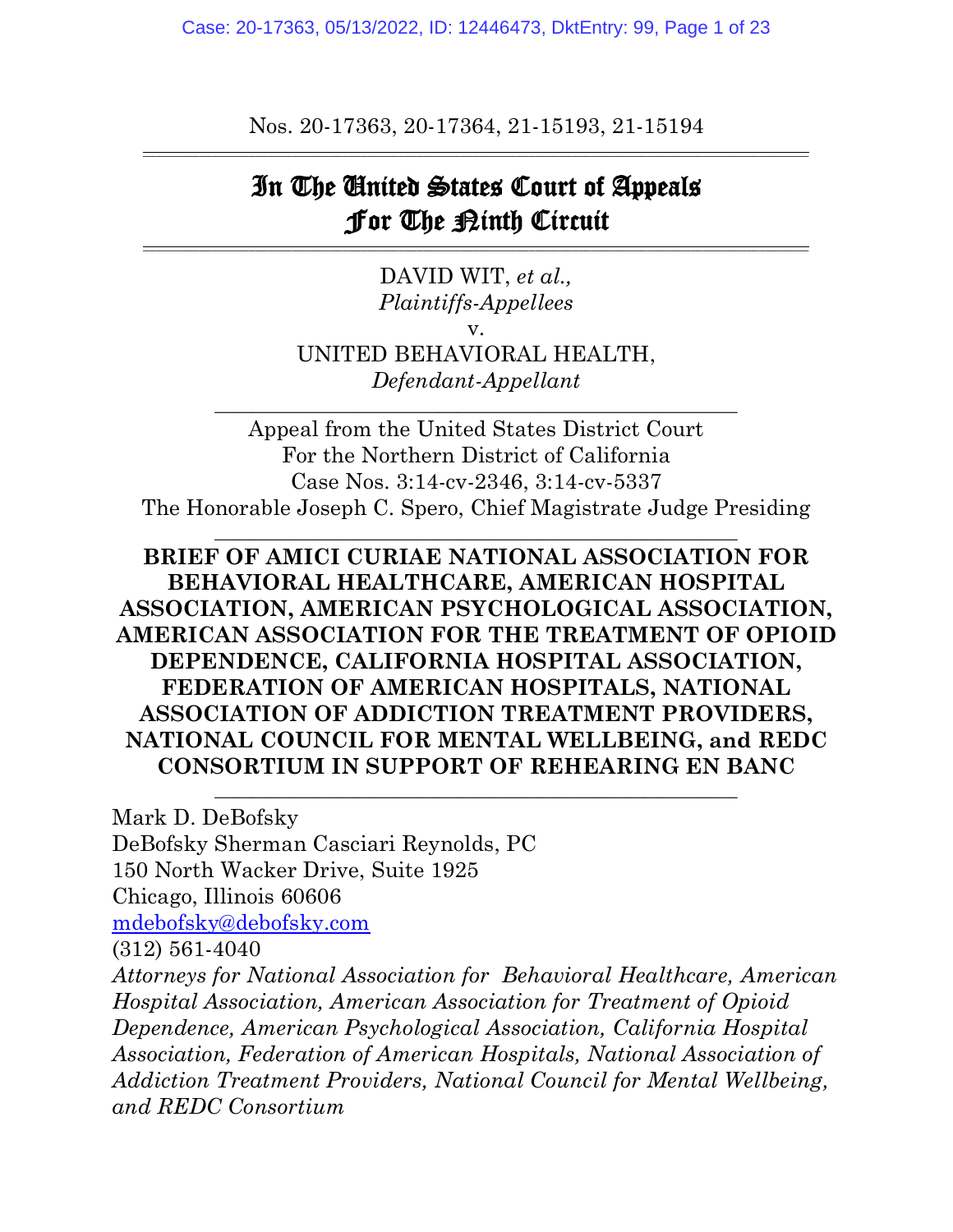#### **CORPORATE DISCLOSURE STATEMENT**

Appellate Court No.: Nos. 20-17363, 20-17364, 21-15192, 21-15194 Short Caption: *Wit v. United Behavioral Health*

The undersigned counsel of record for Amici, National Association for Behavioral Healthcare ("NABH"), American Hospital Association ("AHA"), American Psychological Association ("APA"), American Association for the Treatment of Opioid Dependence ("AATOD"), California Hospital Association ("CHA"), Federation of American Hospitals ("FAH"), National Association of Addiction Treatment Providers ("NAATP"), National Council for Mental Wellbeing ("NCMW"), and REDC Consortium certifies that AHA, APA, CHA, FAH, NAATP, NABH, NCMW, and the REDC Consortium are not subsidiaries of any other corporation and no publicly held corporation owns 10% or more of any *amicus curiae* organization's stock.

> /s/ Mark D. DeBofsky Mark D. DeBofsky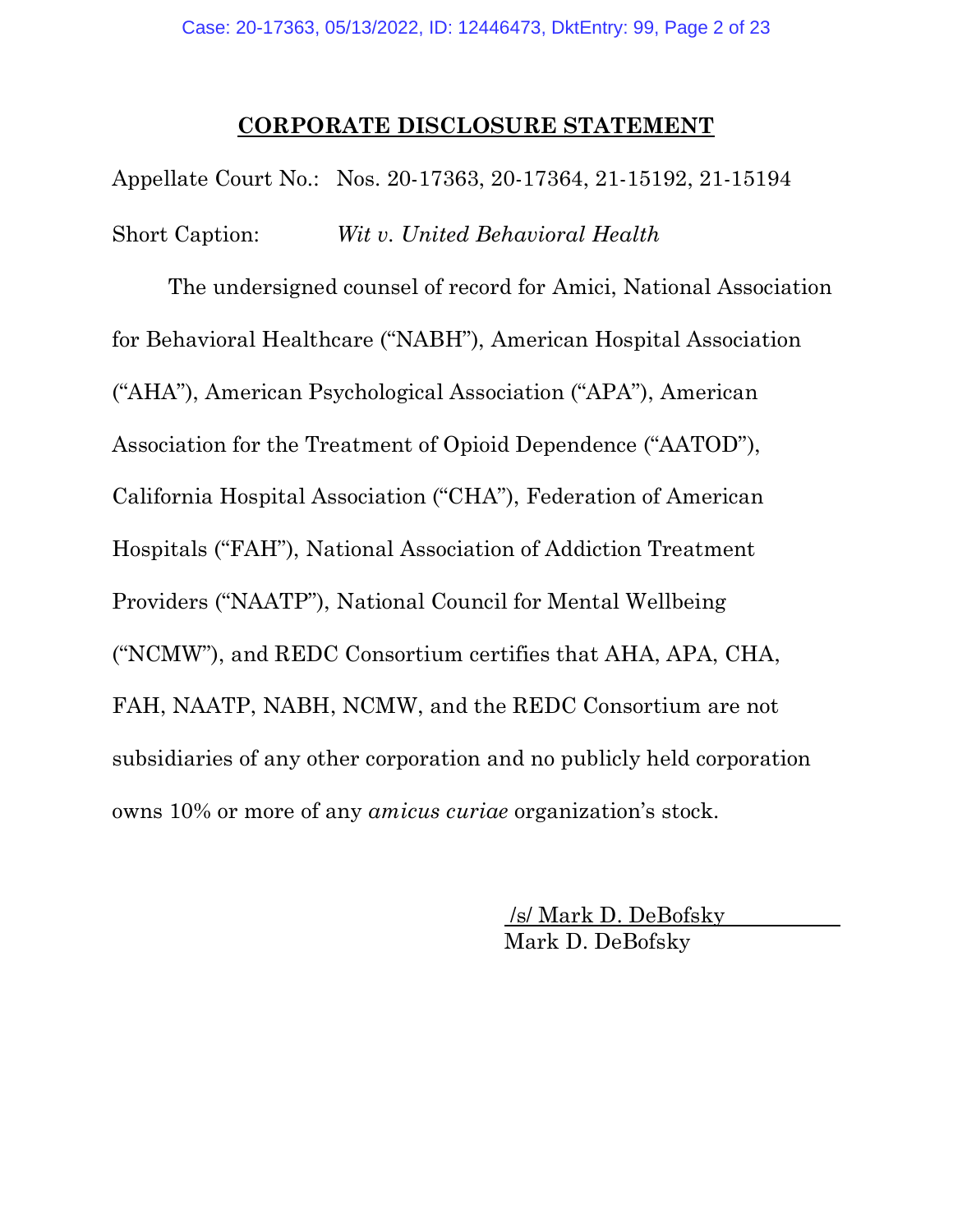Case: 20-17363, 05/13/2022, ID: 12446473, DktEntry: 99, Page 3 of 23

## **TABLE OF CONTENTS**

| THE PANEL'S DECISION WILL RESTRICT PATIENT ACCESS. TO<br>APPROPRIATE CARE FOR BEHAVIORAL HEALTH |
|-------------------------------------------------------------------------------------------------|
|                                                                                                 |
|                                                                                                 |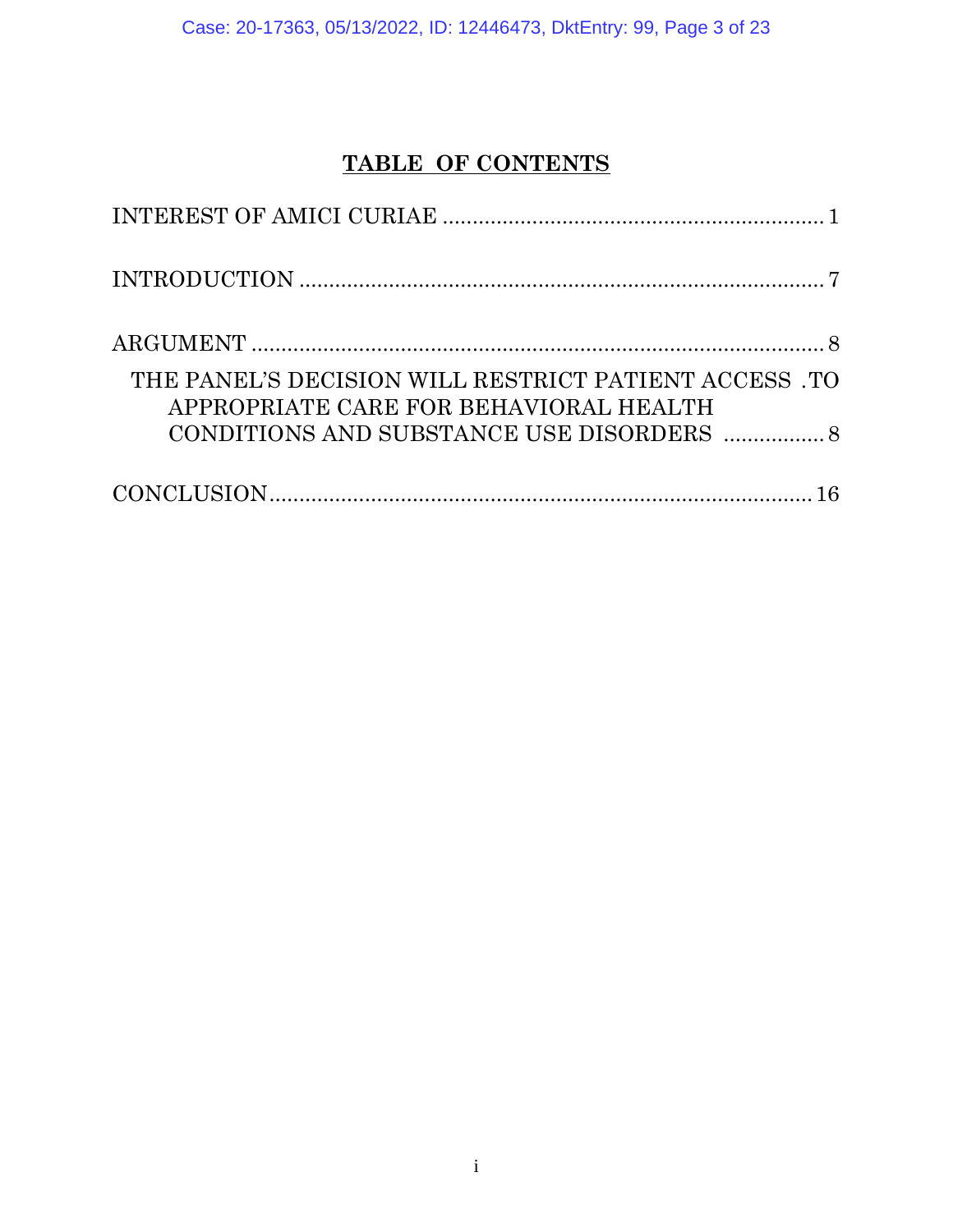## **TABLE OF AUTHORITIES**

## **Cases**

*Metro. Life Ins. Co. v. Glenn,* 554 U.S. 105 (2008)...................14

## **Statutes**

|--|--|--|

## **Other Authorities**

| AAP-AACAP-CHA Declaration of National Emergency in Child    |
|-------------------------------------------------------------|
| and Adolescent Mental Health, available at                  |
| https://www.aap.org/en/advocacy/child-and-adolescent-       |
| healthy-mental-development/aap-aacap-cha-declaration-of-a-  |
| national-emergency-in-child-and-adolescent-mental-health/.8 |
|                                                             |

# "Addiction and mental health vs. physical health: Widening disparities in network use and provider reimbusement," available at

- https://assets.milliman.com/ektron/Addiction\_and\_mental\_he alth\_vs\_physical\_health\_Widening\_disparities\_in\_network\_u se\_and\_provider\_reimbursement.pdf......................................9
- American Psychological Association, "Demand for mental health treatment continues to increase, say psychologists," at https://www.apa.org/news/press/releases/2021/10/mentalhealth-treatment
	- demand#:~:text=The%20number%20of%20psychologists%20 who,the%20start%20of%20the%20pandemic .........................9
- Brief of the State of California as Amicus Curiae in Support of Plaintiffs-Appellees (Dkt Entry 56) ......................................11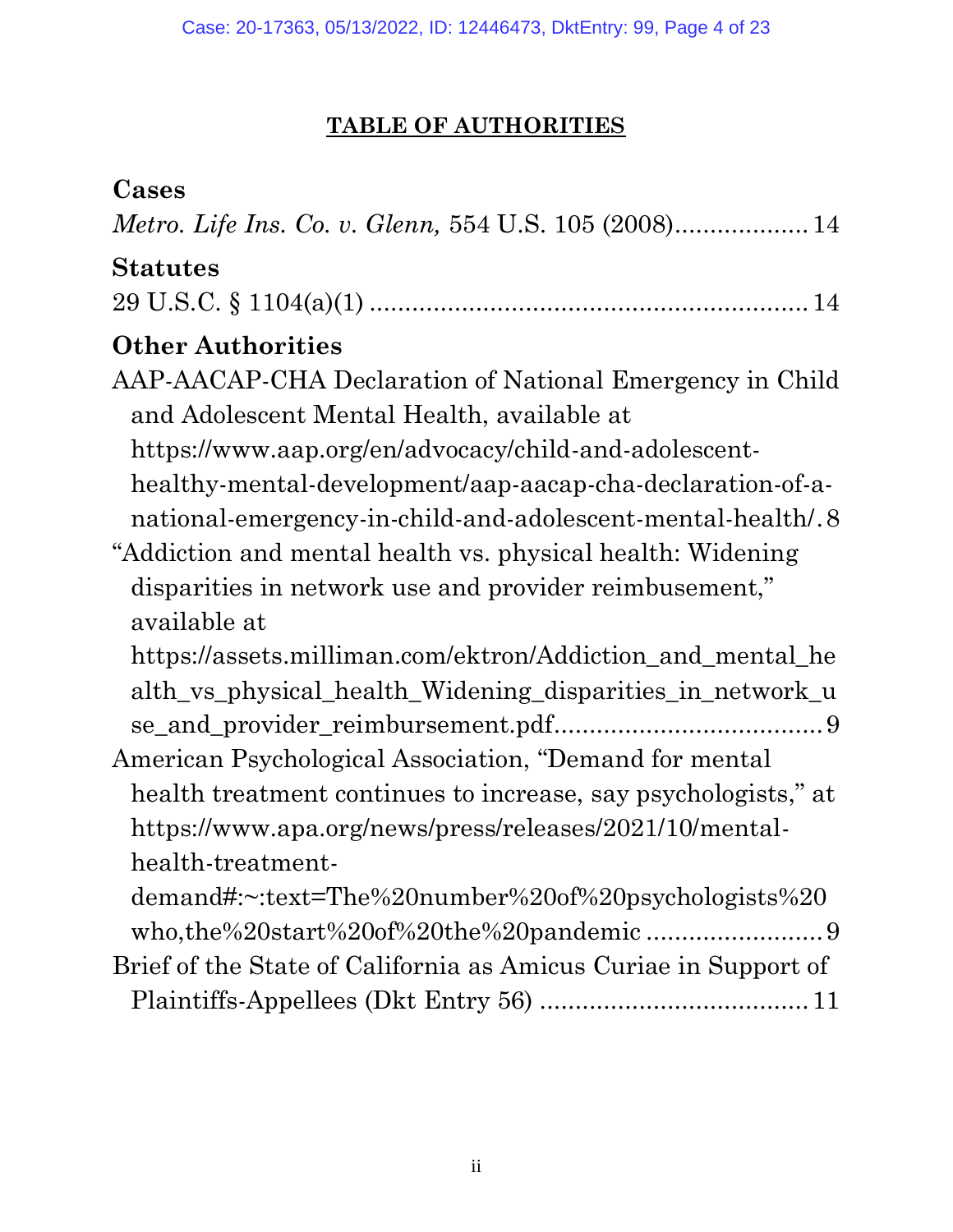| "Coverage Matters: Insurance and Health Care," Executive        |
|-----------------------------------------------------------------|
| Summary available at                                            |
|                                                                 |
| "Hundreds of Suicidal Teens Sleep in Emergency Rooms.           |
|                                                                 |
| "Mental Health By the Numbers," (National Alliance on           |
| Mental Illness); available at https://www.nami.org/mhstats.8    |
| "Mental Illness" at                                             |
|                                                                 |
| National Alliance on Mental Illness (NAMI). (2015). A Long      |
| Road Ahead: Achieving True Parity in Mental Health and          |
| Substance Use Care. https://www.nami.org/About-                 |
| NAMI/Publications-Reports/Public-Policy-Reports/A-Long-         |
| Road-Ahead/2015-ALongRoadAhead.pdf 11                           |
| "Nobody Has Openings" Mental Health Providers Struggle to       |
| meet Demand, New York Times February 17, 2021; updated          |
|                                                                 |
| Substance Abuse and Mental Health Services Administration       |
| (SAMHSA). (2017). Key substance use and mental health           |
| indicators in the United States: Results from the 2016          |
| National Survey on Drug Use and Health (HHS Publication         |
| No. SMA 17-5044, NSDUH Series H-52) 13                          |
| United States Census Bureau, "Health Insurance Coverage in      |
| the United States: 2020 (September 14, 2021); available at      |
| https://www.census.gov/library/publications/2021/demo/p60-      |
| 274.html#:~:text=Highlights%201%20In%202020%2C%208.6            |
| %20percent%20of%20people%2C,and%2034.8%20percent%2              |
| $C\%20$ respectively. $\%20$ $\%20$ More $\%20$ items $\%20$ 15 |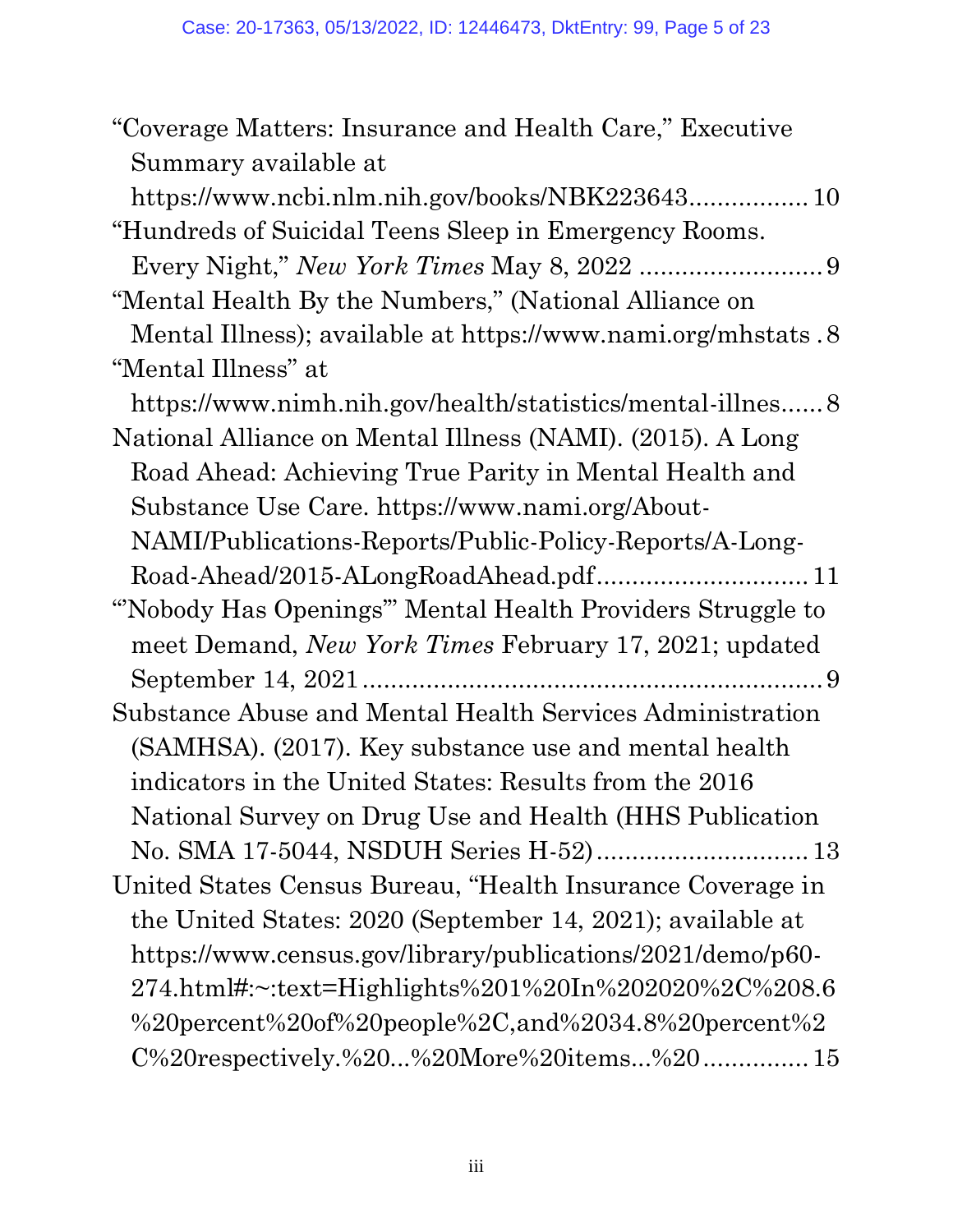#### **INTEREST OF AMICI CURIAE**

<span id="page-5-0"></span>The National Association for Behavioral Healthcare ("NABH") is an organization that represents provider systems that treat children, adolescents, adults, and older adults with mental health and substance use disorders in inpatient behavioral healthcare hospitals and units, residential treatment facilities, partial hospitalization and intensive outpatient programs, medication assisted treatment centers, specialty outpatient behavioral healthcare programs, and recovery support services in all 49 states and the District of Columbia. The association was founded in 1933.

NABH represents behavioral health provider systems committed to delivering responsive, accountable, and clinically effective prevention and treatment for children, adolescents, adults, and older adults with mental and substance use disorders.

The American Hospital Association ("AHA") represents nearly 5,000 hospitals, healthcare systems, and other healthcare organizations. AHA members are committed to improving the health of the communities they serve and to helping ensure that care is available to and affordable for all Americans. In particular, hospitals and health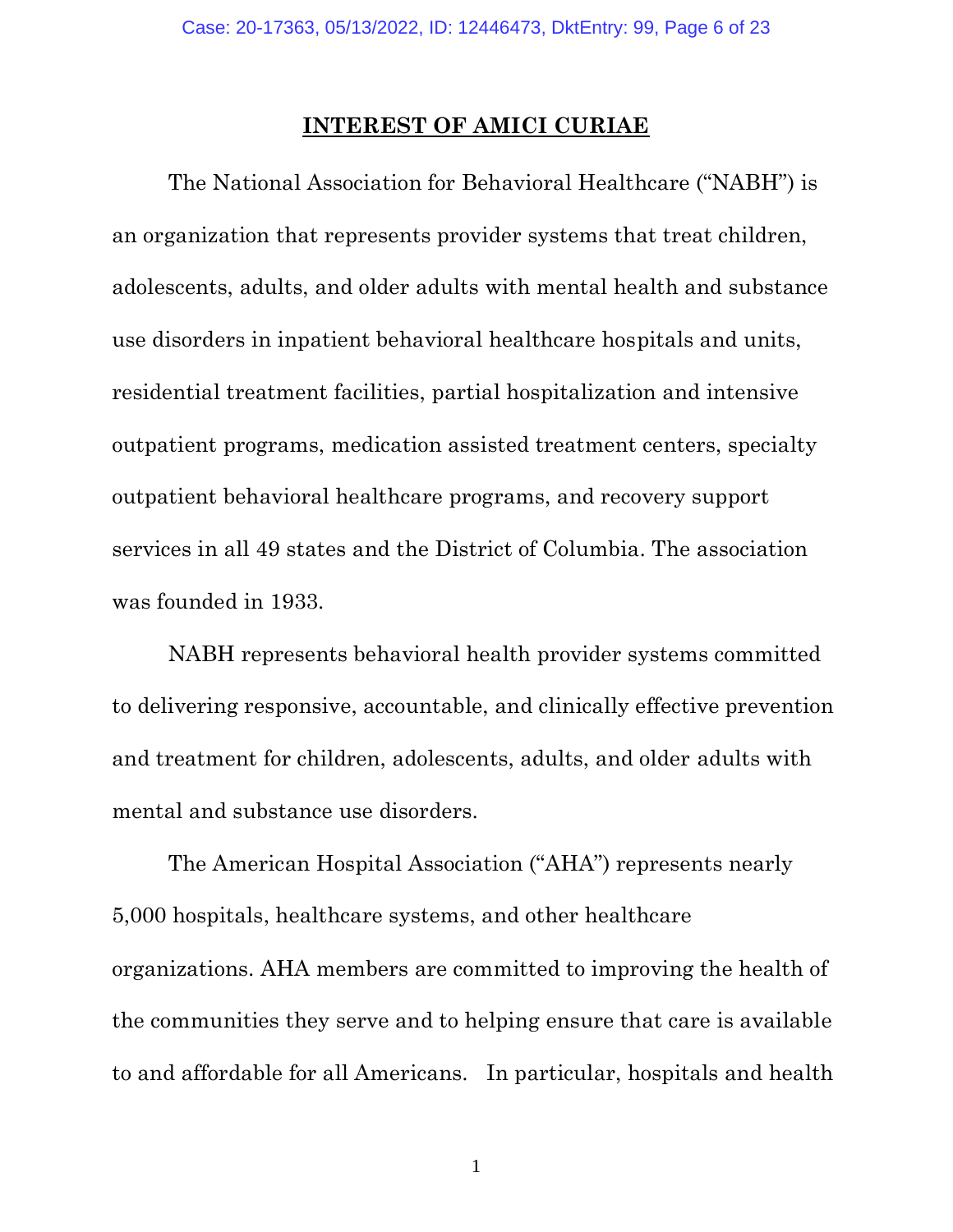systems provide essential behavioral health care services to millions of Americans every day. The AHA has a long-standing commitment to support member efforts to deliver high-quality, accessible behavioral health services.

The American Psychological Association (APA) is a scientific and educational organization dedicated to increasing and disseminating psychological knowledge. A non-profit scientific and professional organization, it has approximately 135,000 members and affiliates. The APA's major purposes include promoting the advancement, communication, and application of psychological science and knowledge to benefit society and improve lives.

The American Association for Treatment of Opioid Dependence ("AATOD") was founded in 1984 to enhance the quality of patient care in treatment programs by promoting the growth and development of comprehensive opioid treatment services throughout the United States.

The California Hospital Association (CHA) is a nonprofit membership corporation representing the interests of more than 400 hospital and health system members in California, including psychiatric hospitals. CHA's members furnish vital health care services,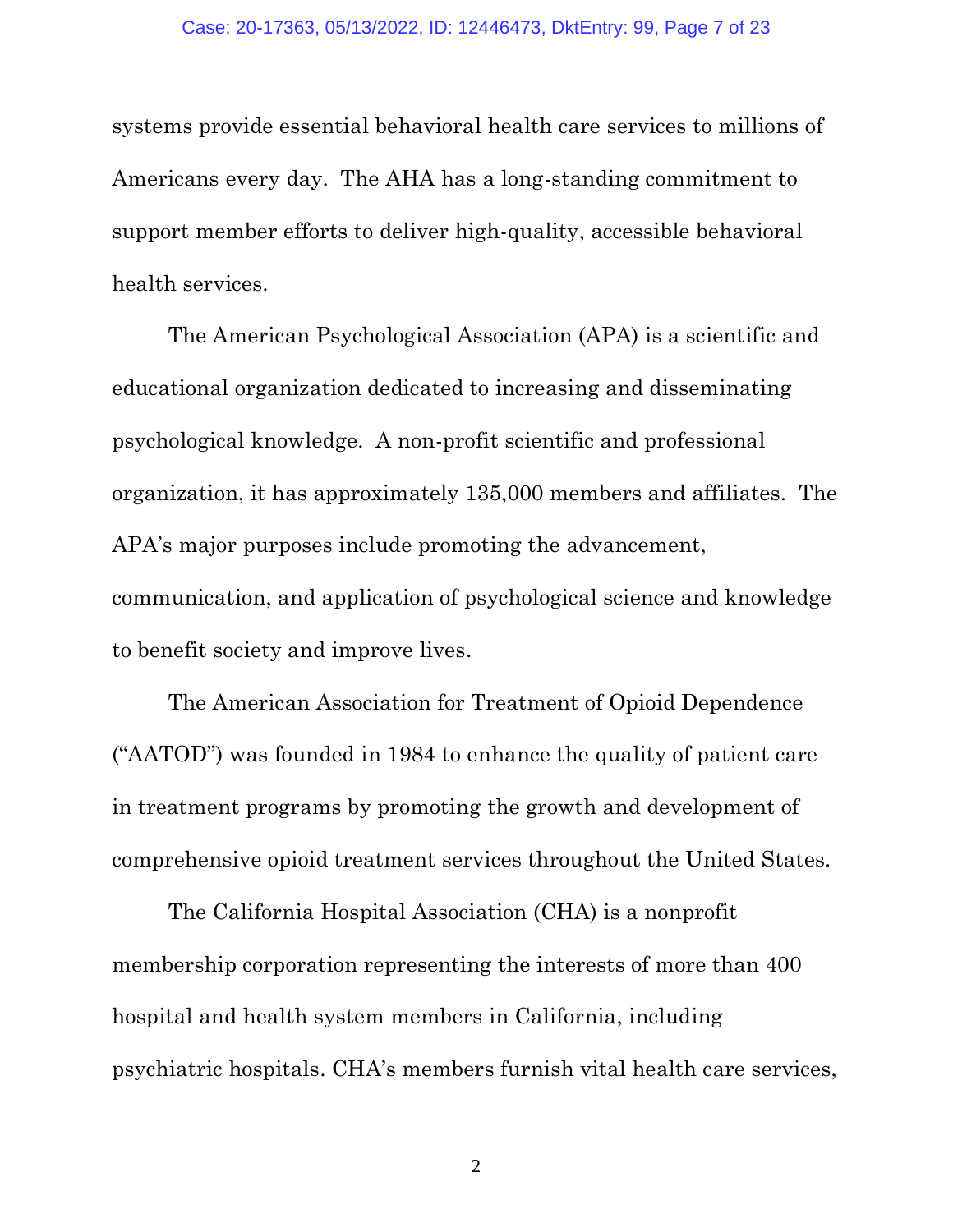including behavioral health care services, to millions of our state's citizens. CHA provides its members with state and federal representation in the legislative, judicial, and regulatory arenas, in an effort to: support and assist California hospitals in meeting their legal and fiduciary responsibilities; improve health care quality, access, and coverage; promote health care reform and integration of services; achieve adequate health care funding; improve and update laws and regulations; and maintain the public trust in healthcare. CHA's efforts regularly include participating as *amicus curiae* in cases of importance to hospitals and other health care providers, such as this one.

The Federation of American Hospitals ("FAH") is the national representative of more than 1,000 leading tax-paying hospitals and health systems throughout the United States. Its members include teaching and non-teaching, acute, inpatient rehabilitation, behavioral health, and long-term care hospitals. They provide a wide range of acute, post-acute, emergency, children's, cancer care, and ambulatory services. These tax-paying hospitals account for nearly 20 percent of U.S. hospitals and serve their communities proudly while providing high-quality, affordable health care to their patients. Dedicated to a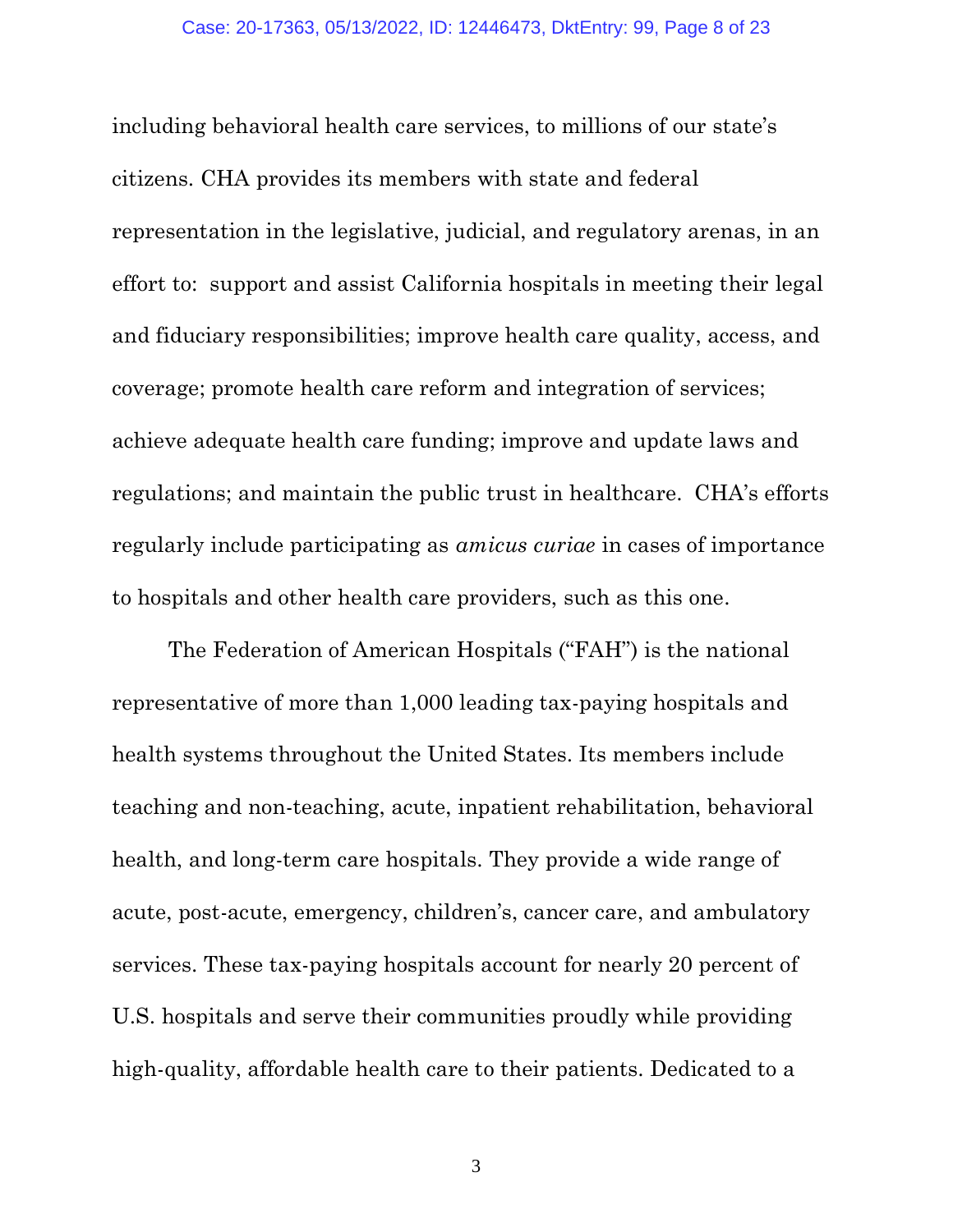market-based philosophy, the Federation provides representation and advocacy on behalf of its members to Congress, the Executive Branch, the judiciary, media, academia, accrediting organizations, and the public.

The mission of the National Association of Addiction Treatment Providers ("NAATP") is to provide leadership, advocacy, training, and member support services to ensure the availability and highest quality of comprehensive research-driven evidence-based addiction treatment and care that addresses the medical, bio-psycho-social, and spiritual needs of individuals and families impacted by the disease of addiction.

The National Council for Mental Wellbeing ("NCMW") is a membership organization that drives policy and social change on behalf of nearly 3,200 mental health and substance use treatment organizations and the more than 10 million children, adults, and families they serve. NCMW advocates for policies to ensure equitable access to high-quality services, build the capacity of mental health and substance use treatment organizations and promote a greater understanding of mental wellbeing as a core component of comprehensive health and health care.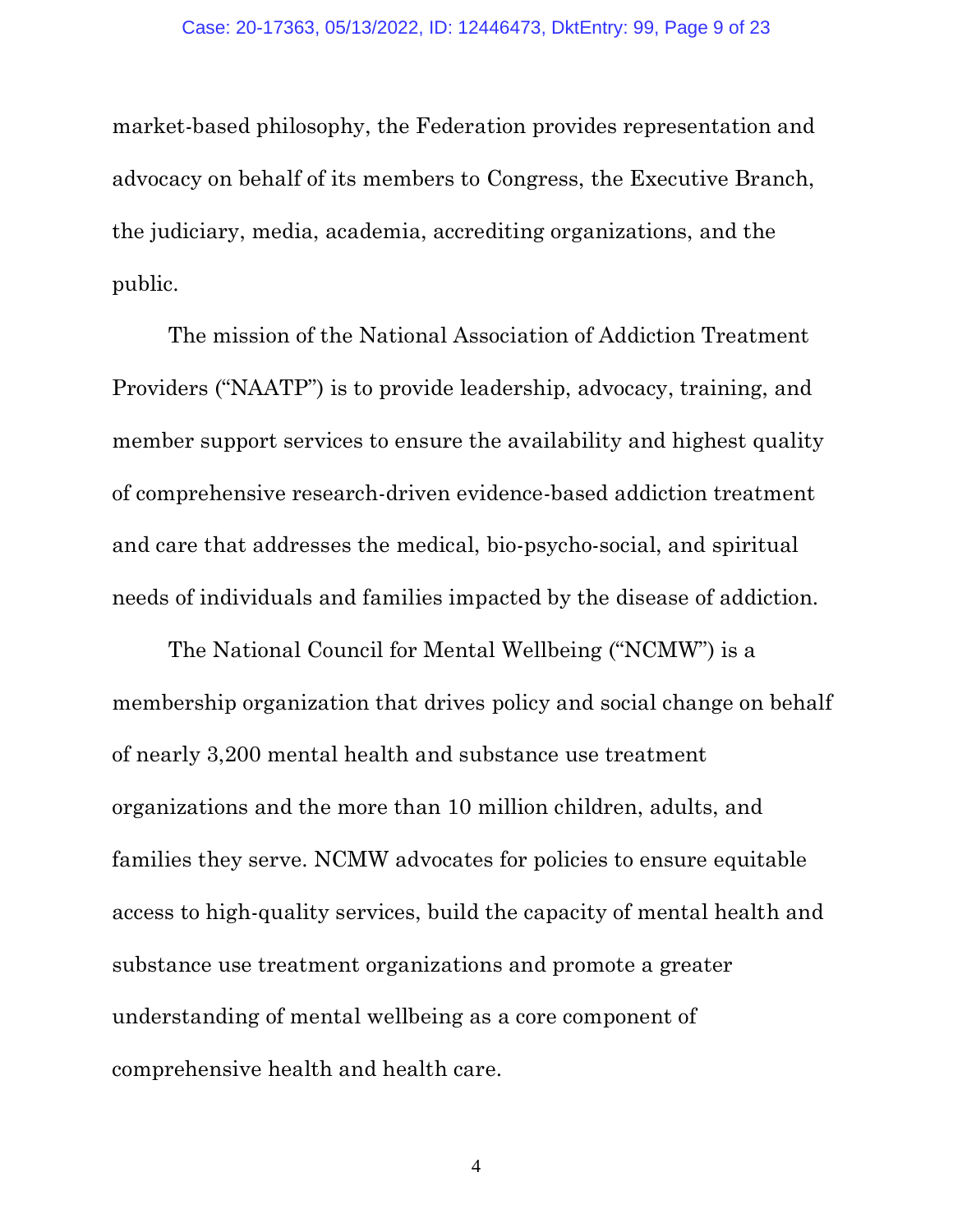The REDC Consortium is the national consortium representing eating disorders care focused on standards, policy, research, and best practices. The REDC, which was founded in 2011 as the Residential Eating Disorders Consortium, was expanded in 2020 to encompass higher levels of care for treating of eating disorders. The mission of REDC is to collaboratively address issues impacting access to and quality of eating disorder treatment programs across the US for individuals and their families. REDC works to continually refine and improve standards of care, partner in collaborative research, and actively support policy that ensures quality, accessible care for people with eating disorders.

*Amici* all have an interest in this matter because of their commitment to safe, effective, and comprehensive treatment for behavioral health conditions, including substance use and eating disorders.

This brief is being submitted in accordance with Fed. R. App. P. 29(b) without opposition by any of the parties. Pursuant to Fed. R. App. P. 29(a)(4)(E), counsel for amici curiae states that no counsel for a party authored the brief, in whole or in part, and no person other than *amici*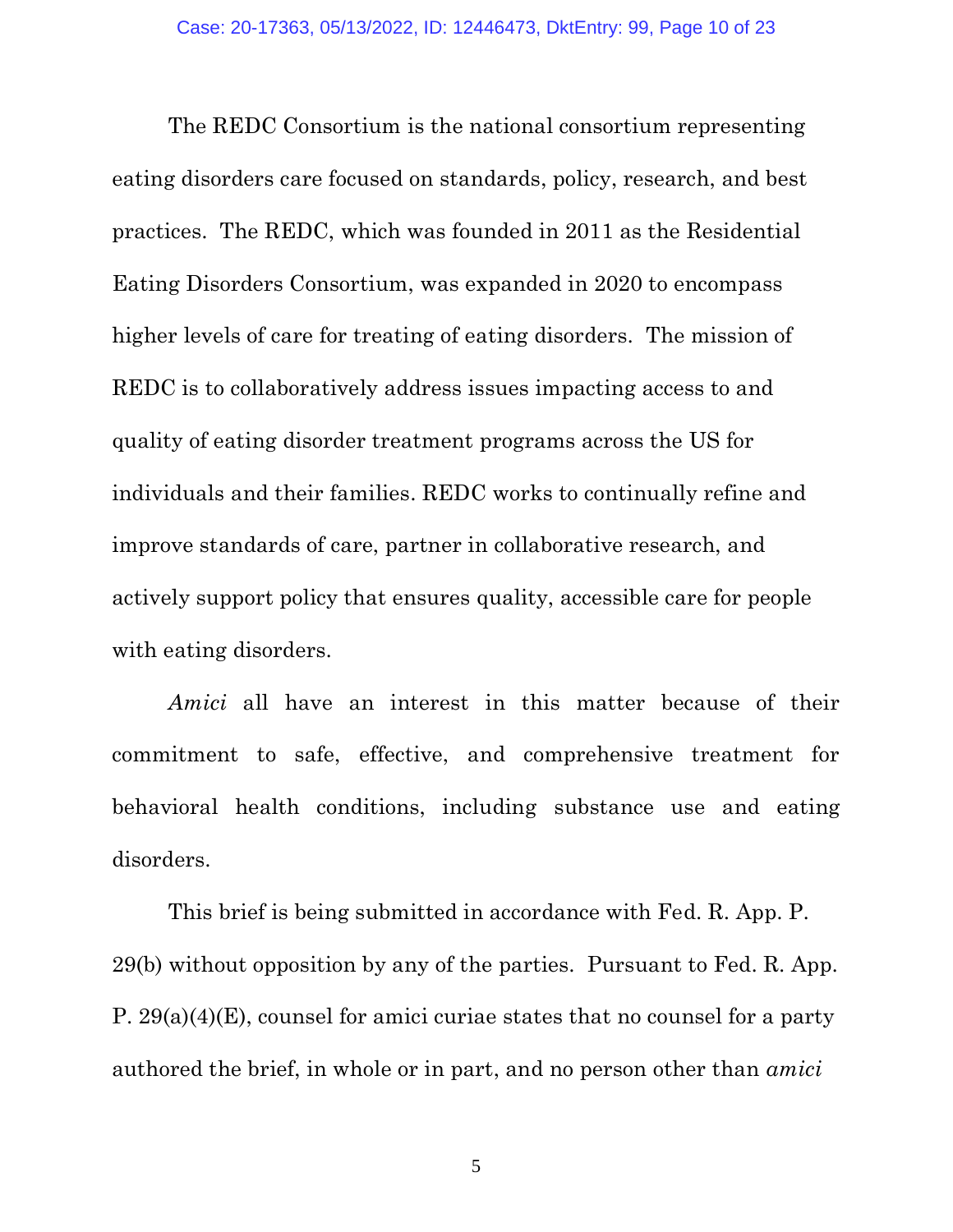#### Case: 20-17363, 05/13/2022, ID: 12446473, DktEntry: 99, Page 11 of 23

*curiae,* their members, or their counsel made a monetary contribution to its preparation or submission.

*Amici* submit this brief to provide the Court with additional information and to reinforce the exceptional importance of the issues presented in this case with respect to access to care and treatment of behavioral health and substance use disorders consistent with each patient's individualized needs and medically necessary requirements.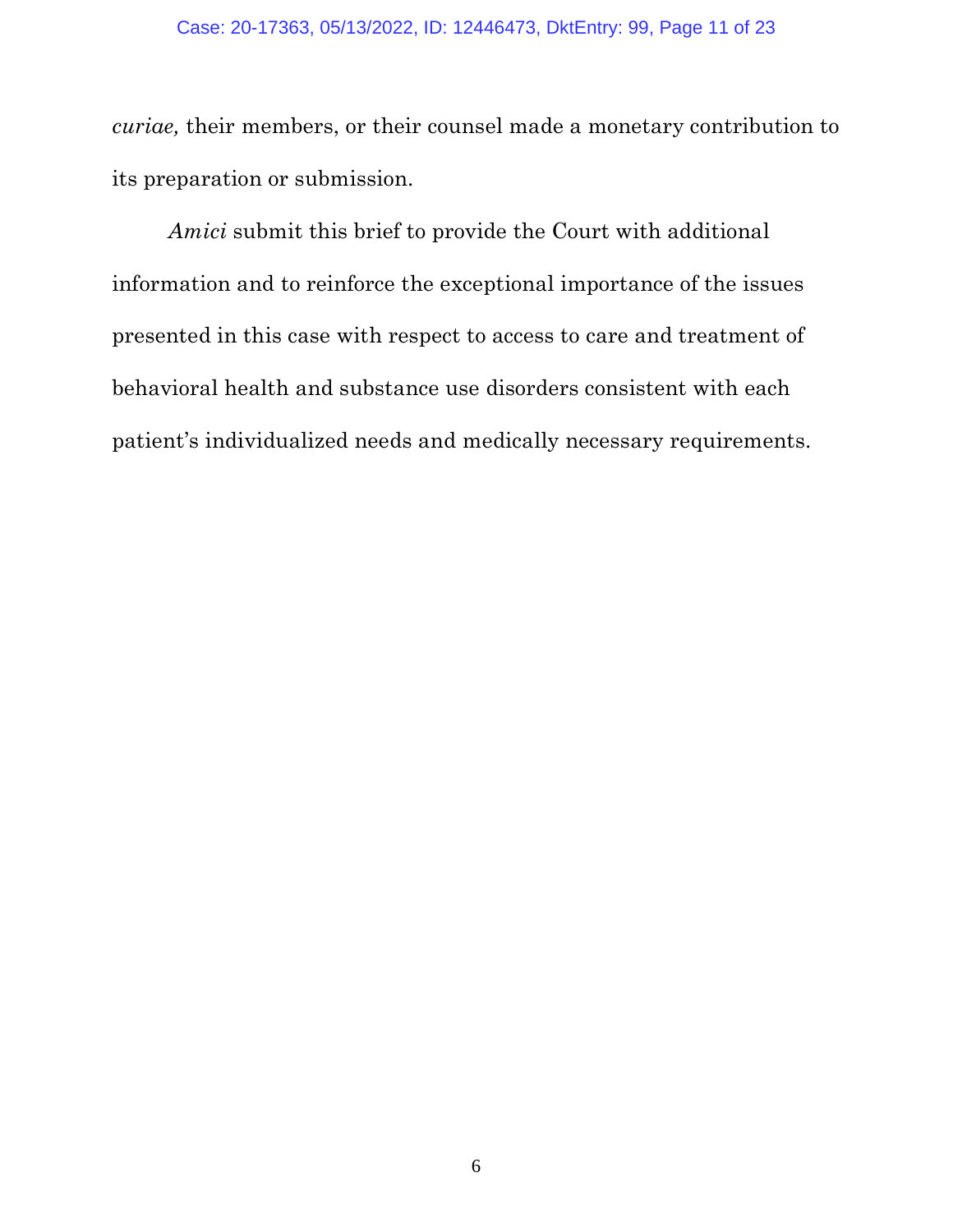## **INTRODUCTION**

<span id="page-11-0"></span>This case presents an issue of exceptional importance to the health of the American public. The district court's two 100-page opinions, issued after the conclusion of a 10-day bench trial, were landmark rulings that produced an immediate and profound nationwide impact on coverage for treatment of behavioral health and substance use disorders. Most significantly, the district court found the country's largest managed healthcare and health insurance company for behavioral health services, United Behavioral Health (UBH), routinely denied patients access to covered outpatient, intensive outpatient, and residential mental health and substance use disorder treatment based on the application of guidelines that were inconsistent with generally accepted standards of care ("GASC").

The lower court's decisions should have been affirmed in view of the court's well-grounded evidentiary findings and legal analysis. Instead, the panel's brief Memorandum ruling disregarded the district court's findings of fact concerning UBH's conduct and deviated from established standards of appellate review and ERISA principles. Most important from the perspective of *amici*, though, is that the panel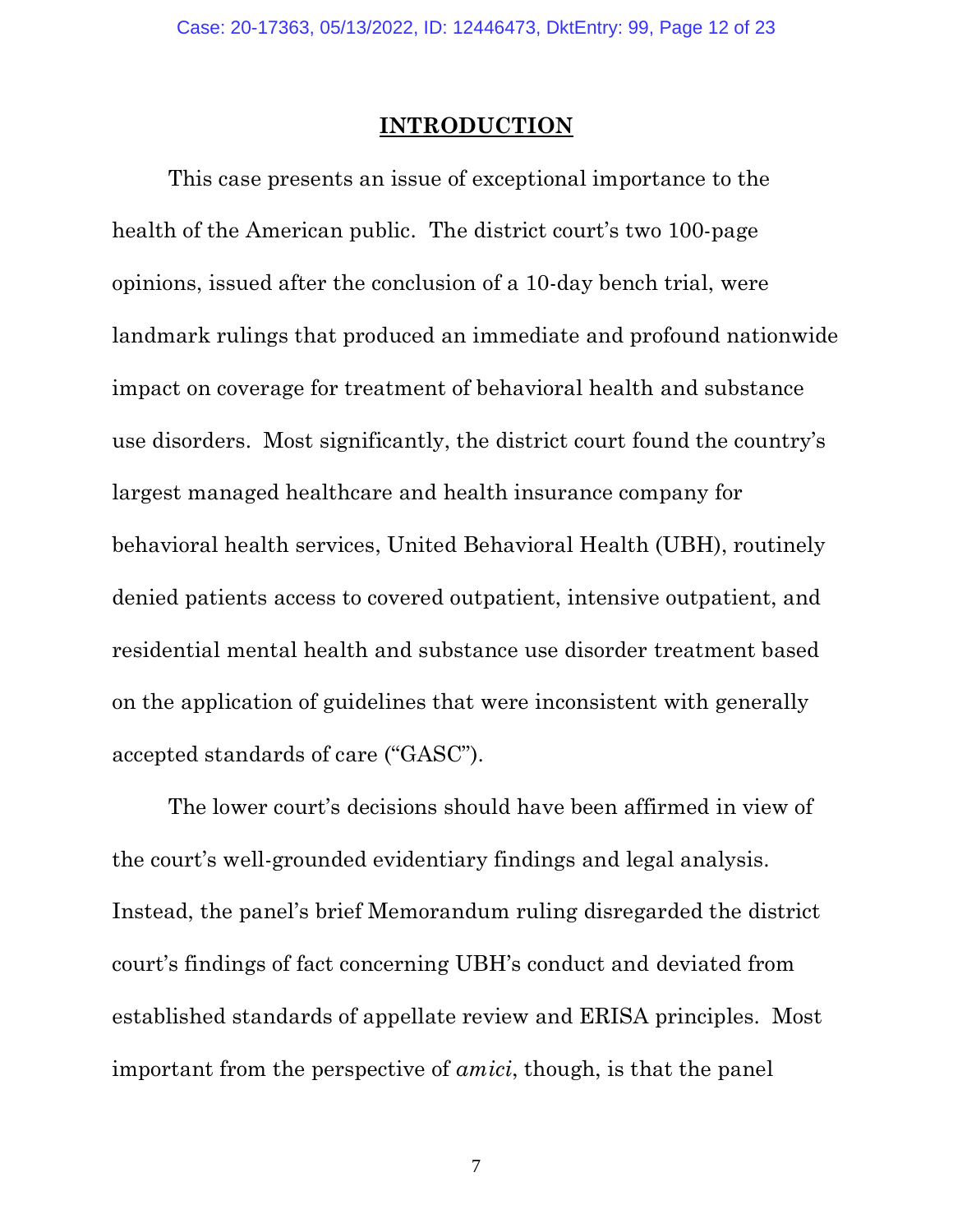ruling slammed shut the door to patient access to safe and effective, and treatment for behavioral health and substance use disorders and sets a dangerous precedent for healthcare throughout this Circuit and the country.

The importance of such public health issues, especially as more and more Americans struggle with mental illness, is reason alone to grant *en banc* review.

### **ARGUMENT**

### <span id="page-12-1"></span><span id="page-12-0"></span>**THE PANEL'S DECISION WILL RESTRICT PATIENT ACCESS TO APPROPRIATE CARE FOR BEHAVIORAL HEALTH CONDITIONS AND SUBSTANCE USE DISORDERS**

According to the National Institute of Mental Health, nearly one

in five American adults lives with a mental illness.1 The data are

scarcely better for America's children: one in six Americans between

the ages of 6 and 17 experiences mental illness each year, which

recently led the American Academy of Pediatrics to issue a "Declaration

of National Emergency in Child and Adolescent Mental Health."<sup>2</sup>

<sup>1</sup> "Mental Illness" at https://www.nimh.nih.gov/health/statistics/mentalillness

<sup>&</sup>lt;sup>2</sup> "Mental Health By the Numbers," (National Alliance on Mental Illness); available at [https://www.nami.org/mhstats;](https://www.nami.org/mhstats) AAP-AACAP-CHA Declaration of National Emergency in Child and Adolescent Mental Health, available at https://www.aap.org/en/advocacy/child-and-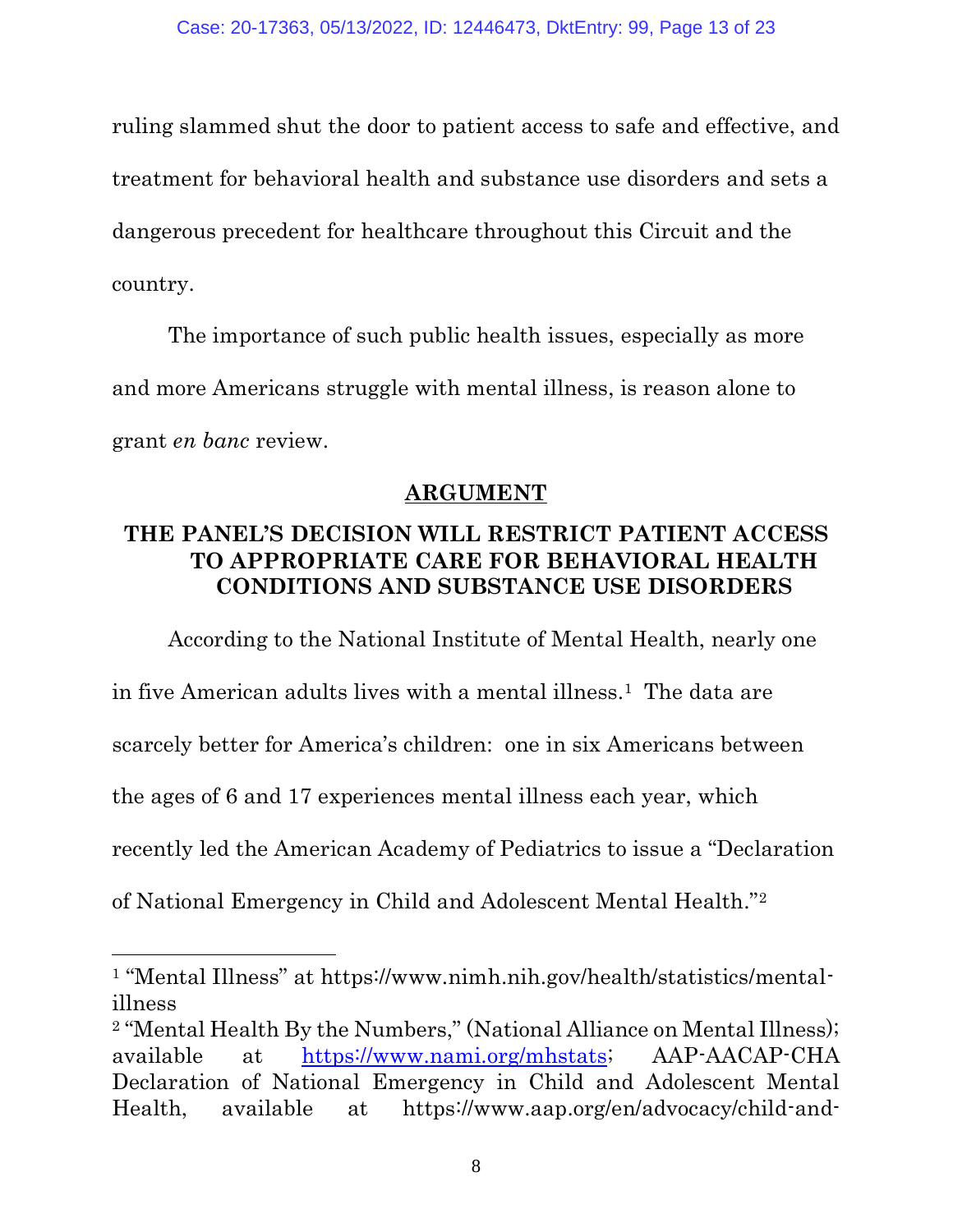Adolescent suicides are also at crisis levels.<sup>3</sup> And this problem is only getting worse. The demand for mental health treatment for both adults and children has been growing, and the Covid-19 pandemic has significantly increased that demand, <sup>4</sup> including the need for substance use disorder treatment. 5

For the overwhelming majority of Americans, effective treatment requires health insurance, though. Advocating for more widely

adolescent-healthy-mental-development/aap-aacap-cha-declaration-of-anational-emergency-in-child-and-adolescent-mental-health/ <sup>3</sup> "Hundreds of Suicidal Teens Sleep in Emergency Rooms. Every Night," New York Times May 8, 2022.

<sup>4</sup> See, e.g., American Psychological Association, "Demand for mental health treatment continues to increase, say psychologists," at [https://www.apa.org/news/press/releases/2021/10/mental-health](https://www.apa.org/news/press/releases/2021/10/mental-health-treatment-demand#:~:text=The%20number%20of%20psychologists%20who,the%20start%20of%20the%20pandemic)[treatment-](https://www.apa.org/news/press/releases/2021/10/mental-health-treatment-demand#:~:text=The%20number%20of%20psychologists%20who,the%20start%20of%20the%20pandemic)

[demand#:~:text=The%20number%20of%20psychologists%20who,the%2](https://www.apa.org/news/press/releases/2021/10/mental-health-treatment-demand#:~:text=The%20number%20of%20psychologists%20who,the%20start%20of%20the%20pandemic) [0start%20of%20the%20pandemic](https://www.apa.org/news/press/releases/2021/10/mental-health-treatment-demand#:~:text=The%20number%20of%20psychologists%20who,the%20start%20of%20the%20pandemic).; "'Nobody Has Openings'" Mental Health Providers Struggle to meet Demand, New York Times February 17, 2021; updated September 14, 2021.

<sup>&</sup>lt;sup>5</sup> Even before the pandemic increased the demand for those services, a 2019 Milliman Research Report found continuing problems with patient access to care despite the parity law, e.g., consumers were almost 5.5 times as likely to go out-of-network for mental health

services/substance use as for medical/surgical primary care. "Addiction and mental health vs. physical health: Widening disparities in network use and provider reimbusement," available at

[https://assets.milliman.com/ektron/Addiction\\_and\\_mental\\_health\\_vs\\_ph](https://assets.milliman.com/ektron/Addiction_and_mental_health_vs_physical_health_Widening_disparities_in_network_use_and_provider_reimbursement.pdf) [ysical\\_health\\_Widening\\_disparities\\_in\\_network\\_use\\_and\\_provider\\_rei](https://assets.milliman.com/ektron/Addiction_and_mental_health_vs_physical_health_Widening_disparities_in_network_use_and_provider_reimbursement.pdf) [mbursement.pdf](https://assets.milliman.com/ektron/Addiction_and_mental_health_vs_physical_health_Widening_disparities_in_network_use_and_provider_reimbursement.pdf)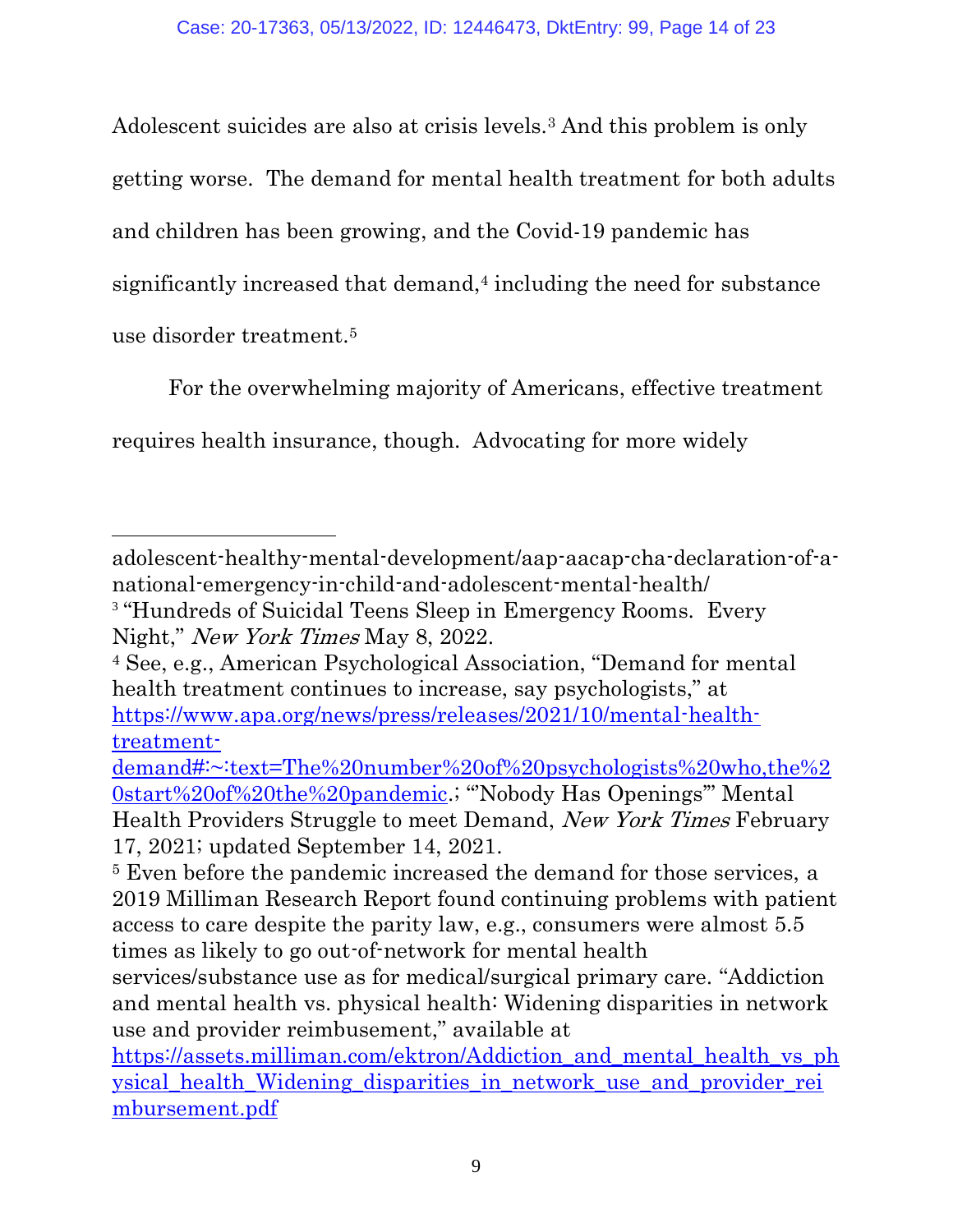available health insurance to pay the burgeoning cost of needed healthcare, the National Academy of Sciences Institute of Medicine published a white paper in 2001 entitled "Coverage Matters: Insurance and Health Care."6 The article explained the benefits of health insurance, which "pools the risks and resources of a large group of people so that each is protected from financially disruptive expenses resulting from an illness, accident or disability."

Even when a patient has insurance, the availability of coverage is only meaningful if it allows the patient to receive appropriate and necessary care. According to a finding made by the district court based on expert witness trial testimony, "[r]esearch has demonstrated that patients with mental health and substance use disorders who receive treatment at a lower level of care than is clinically appropriate face worse outcomes than those who are treated at the appropriate level of care." 2-ER-265-66. Inadequate mental health treatment also places patients at greater risk of unemployment, homelessness, substance use, suicide, and incarceration, all of which impose "financial and social

<sup>6</sup> "Coverage Matters: Insurance and Health Care," Executive Summary available at https://www.ncbi.nlm.nih.gov/books/NBK223643/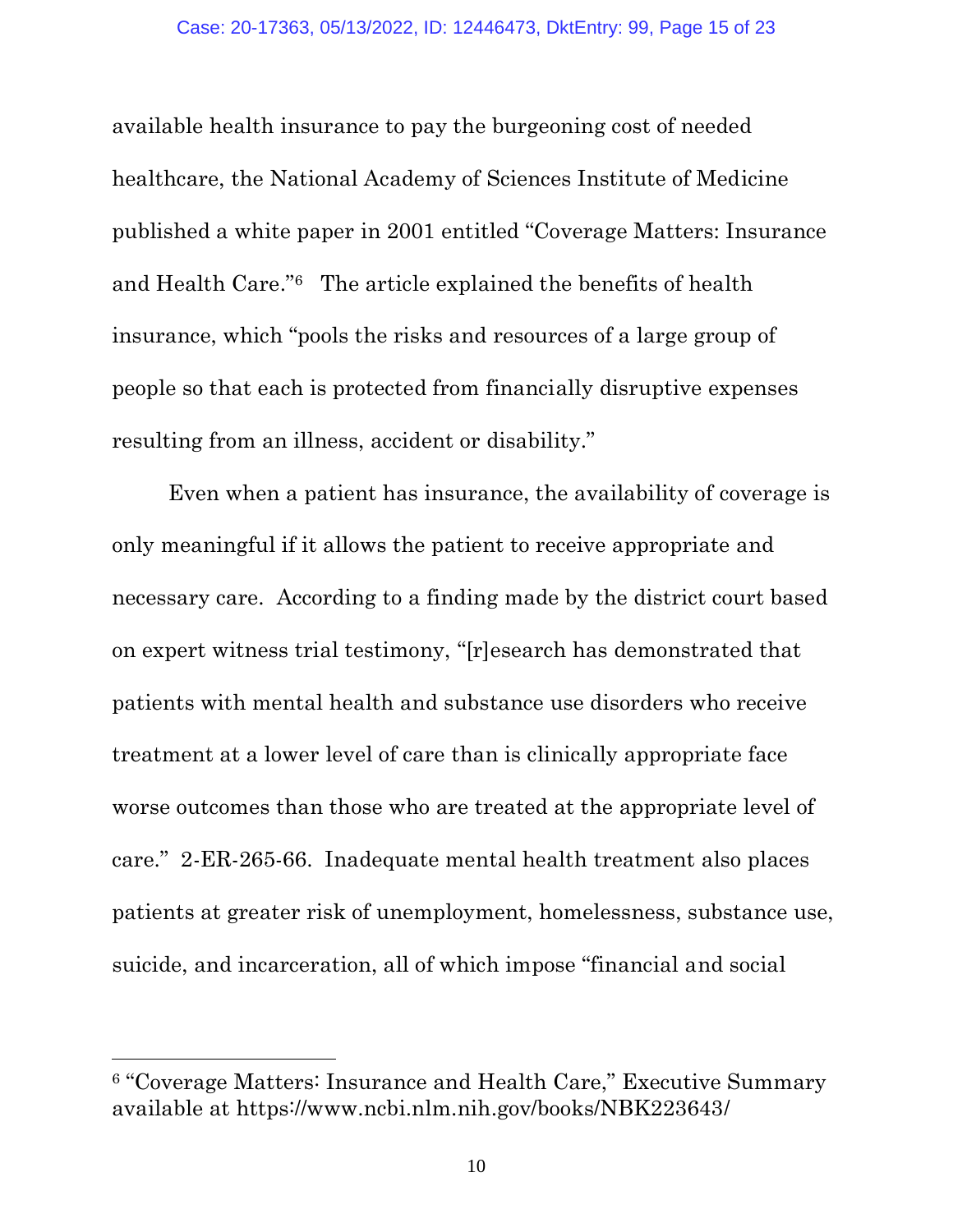costs borne by [States] and [their] residents."<sup>7</sup> And emergency mental health treatment that only addresses crisis management is plainly insufficient, since expert trial testimony quoted by the district court explained that such care results in "people going in and out of hospital, rotating back and forth between trying to make outpatient treatment work, failing in it, having chronic ongoing crises that need to be managed, winding up in an inpatient unit." 2-ER-262.

Despite the critical need for meaningful behavioral health coverage, access to adequate benefits remains problematic for many insured Americans. For example, a survey conducted by the National Alliance on Mental Illness (NAMI) found that patients seeking mental health care were *twice as likely* to be denied care based on "medical necessity."8 Such barriers to care result in gaps in the continuum of care patients receive and thus exacerbate America's behavioral health crisis.

<sup>7</sup> Brief of the State of California as Amicus Curiae in Support of Plaintiffs-Appellees (Dkt Entry 56) at 16

<sup>8</sup> National Alliance on Mental Illness (NAMI). (2015). A Long Road Ahead: Achieving True Parity in Mental Health and Substance Use Care. https://www.nami.org/About-NAMI/Publications-Reports/Public-Policy-Reports/A-Long-Road-Ahead/2015-ALongRoadAhead.pdf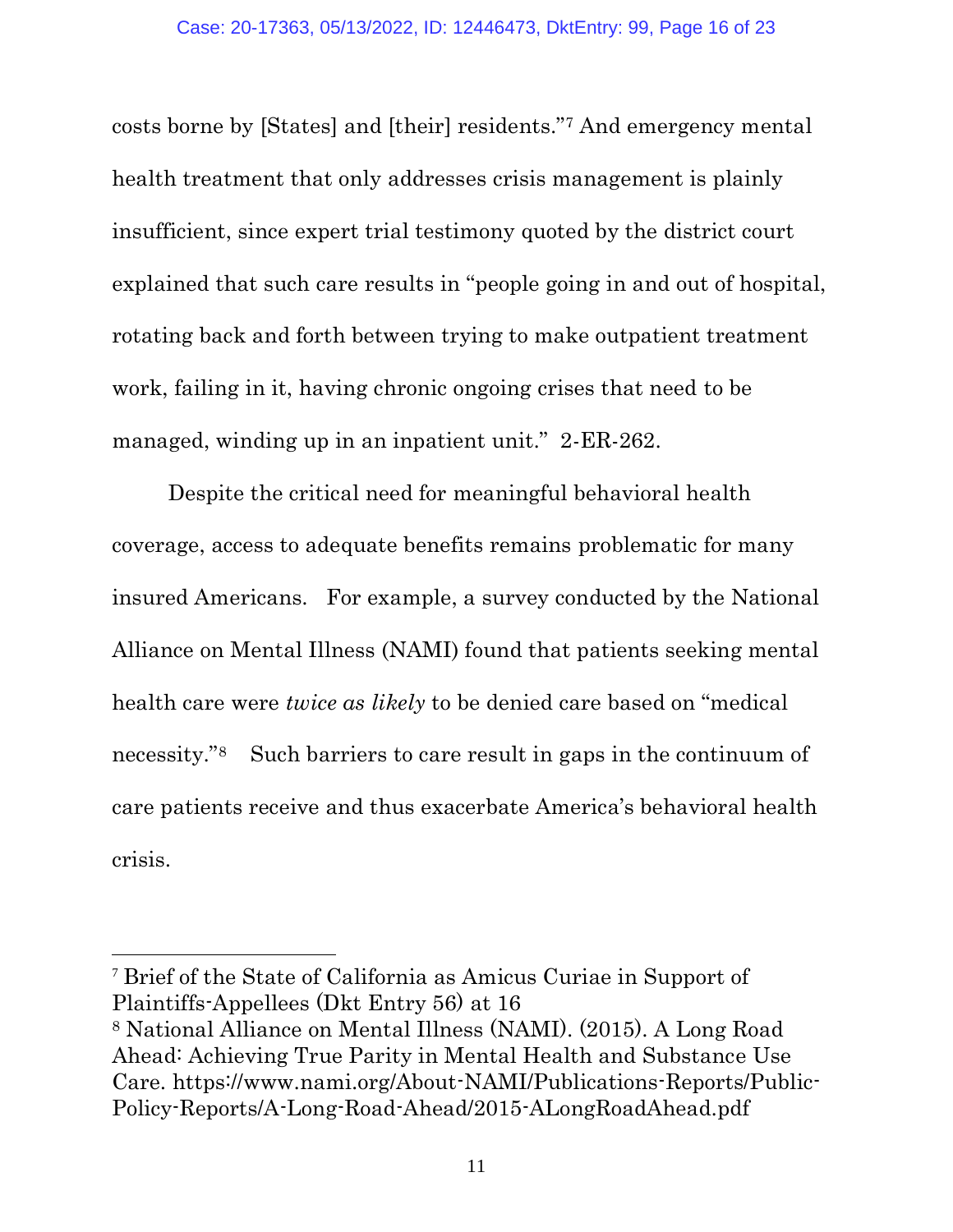The panel's decision makes a problematic situation even worse. In literally a single paragraph lacking any analysis of the detailed trial record or the comprehensive findings made by the district court, the panel granted UBH, along with other health insurers, broad authority to deny covered outpatient, intensive outpatient, and residential treatment. The panel also countenanced the use of financially infected self-serving medical necessity guidelines that are overly restrictive and inconsistent with GASC despite the fact that many of the plans covering the class members and multiple states' laws mandate that treatment standards consistent with GASC must be used in making coverage determinations.

The GASC standards cited and discussed at length in the district court's decision were established (and are regularly updated) by wellrespected, reputable professional associations of clinical experts in the fields of mental health and addiction treatment, such as the American Society of Addiction Medicine (ASAM), the American Academy of Child and Adolescent Psychiatry, and the American Association of Community Psychiatrists. Yet by siding with financially conflicted insurers over the clinical experts, the panel's opinion will result in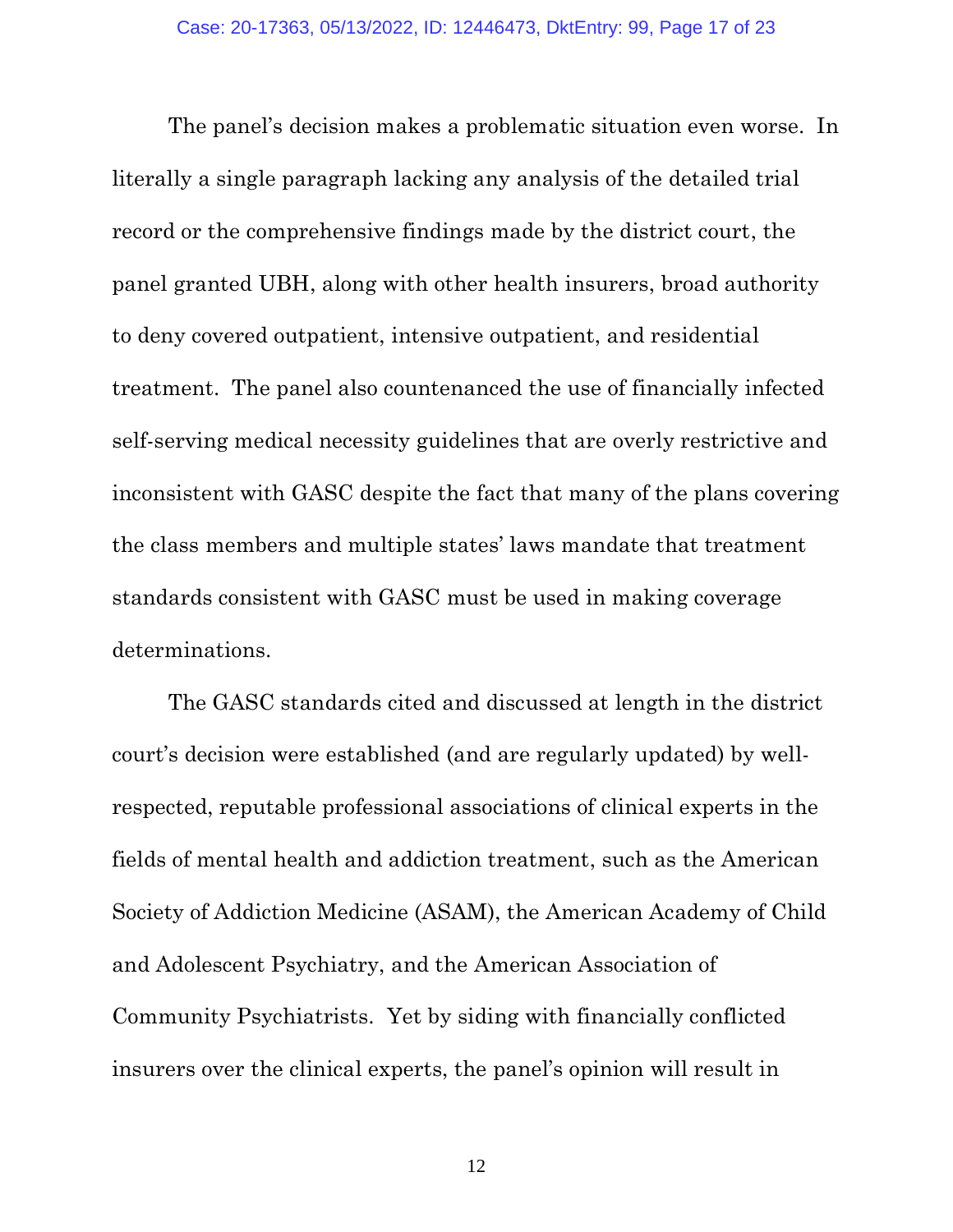patients being denied medically necessary treatment that offers them the best long-term outcome.

Patients will suffer as a result. When insurers are given the authority to ignore expert consensus treatment guidelines and deny authorization for covered medically necessary treatment based on financially influenced internally developed guidelines, patients are forced to forego medically necessary care. This is especially problematic in a world where so many people with behavioral illnesses *already* do not receive the care they need. Statistics from 2016, the most recent year available, show that only 43 percent of the 44.7 million adults with any mental health disorder received treatment, and less than 11 percent of adults with a substance use disorder received treatment.<sup>9</sup> And if only some care is covered, logic suggests that the panel's decision may force some providers to provide only minimal treatment instead of more comprehensive care geared toward sustained improvement in the

<sup>9</sup> Substance Abuse and Mental Health Services Administration (SAMHSA). (2017). Key substance use and mental health indicators in the United States: Results from the 2016 National Survey on Drug Use and Health (HHS Publication No. SMA 17-5044, NSDUH Series H-52). https://www.samhsa.gov/data/sites/default/files/NSDUH-FFR1- 2016/NSDUH-FFR1-2016.pdf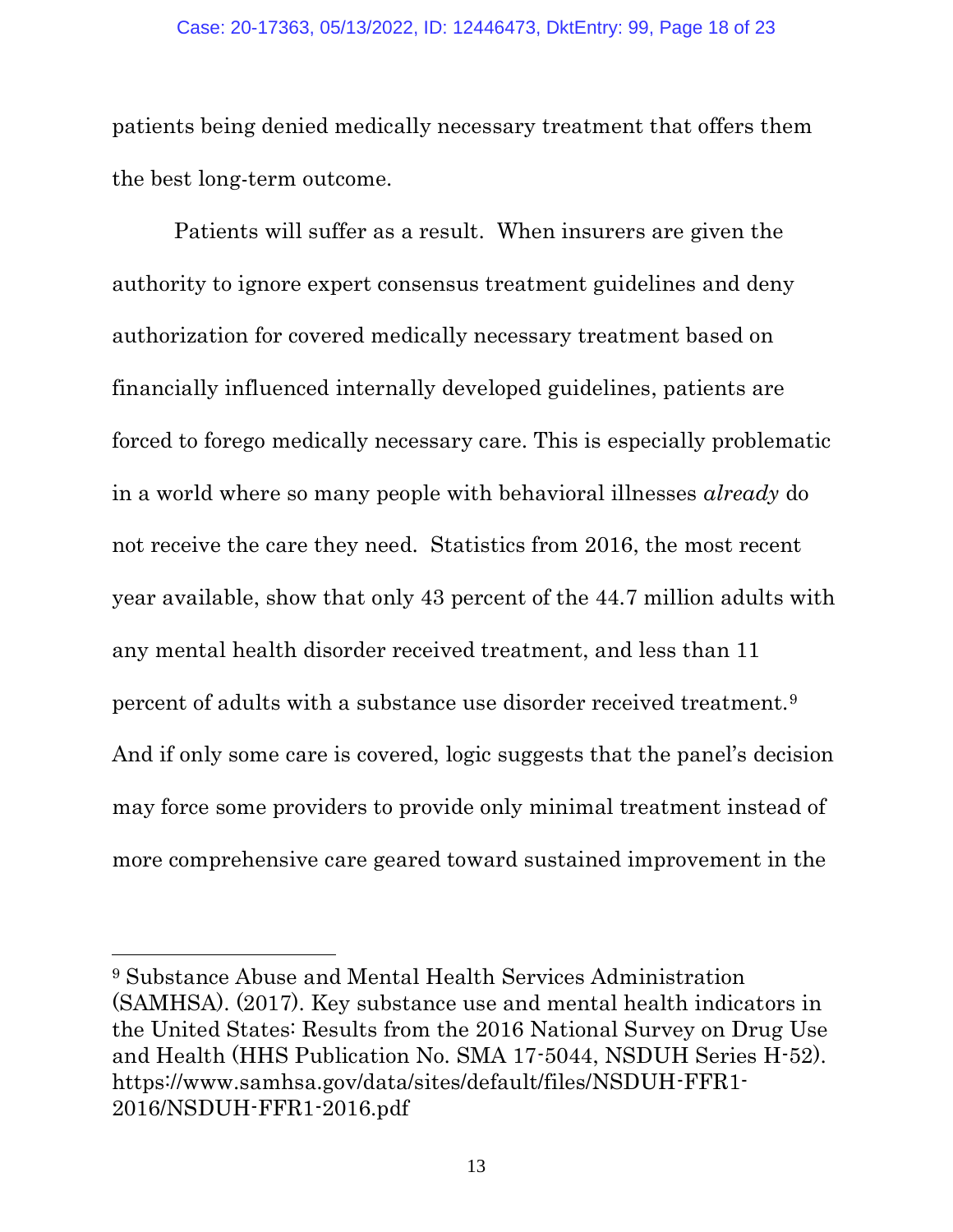patient's health. Put simply, if insurers are permitted to deny treatment based on their own clinical standards rather than GASC, even fewer patients will be treated properly, and the mental health crisis will further worsen.

As plaintiffs and other *amici* have explained, the law does not countenance this result. ERISA cannot be read to strip plan participants and their beneficiaries of the protection that a health benefit plan subject to ERISA is obligated to provide. Among other things, UBH's use of its treatment guidelines in place of GASC is fundamentally inconsistent with the Supreme Court's directive in *Metro. Life Ins. Co. v. Glenn,* 554 U.S. 105, 115 (2008) which pronounced: "ERISA imposes higher-than-marketplace quality standards on insurers." UBH's use of internally developed guidelines in place of guidelines developed by authoritative expert medical experts cannot be squared with a requirement to apply "higher-thanmarketplace quality standards." Nor would such conduct comport with *Glenn's* reminder that a plan administrator must "discharge [its] duties in respect to discretionary claims processing solely in the interests of the participants and beneficiaries of the plan,"  $[29 \text{ U.S.C.}]$  § 1104(a)(1).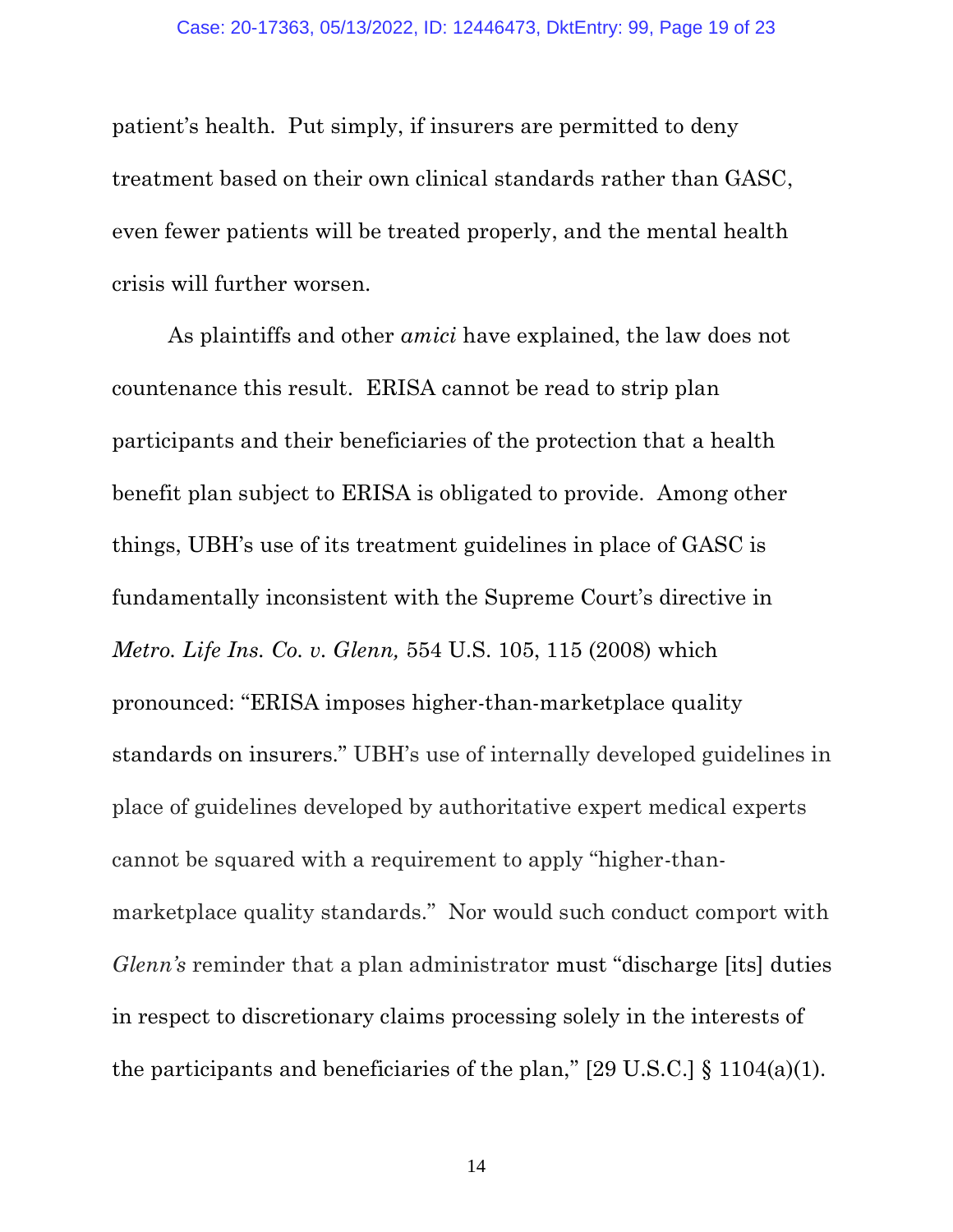Id. (internal quotations omitted). In the circumstances at issue here, there can be no more heightened obligation to act "solely in the interest of the participants and beneficiaries" than when the health and wellbeing of the plans' participants and their beneficiaries is at stake.

At bottom, this Court must recognize that this is no ordinary case. The district court's decisions had a transformative impact on how behavioral health care is administered in ERISA-governed plans that cover the majority of Americans.<sup>10</sup> Unfortunately, the likely consequence of the panel decision is that the gains achieved as a result of the district court's rulings will be wiped out as even further restrictions are placed on the care patients receive for treatment of mental illness. Instead of medical necessity determinations based on GASC developed by non-profit expert bodies, the decision-making power will be left to the discretion of for-profit insurers such as UBH. *Amici*  are steadfastly opposed to a regime that permits such disregard of

<sup>10</sup> United States Census Bureau, "Health Insurance Coverage in the United States: 2020 (September 14, 2021); available at https://www.census.gov/library/publications/2021/demo/p60- 274.html#:~:text=Highlights%201%20In%202020%2C%208.6%20percen t%20of%20people%2C,and%2034.8%20percent%2C%20respectively.%20 ...%20More%20items...%20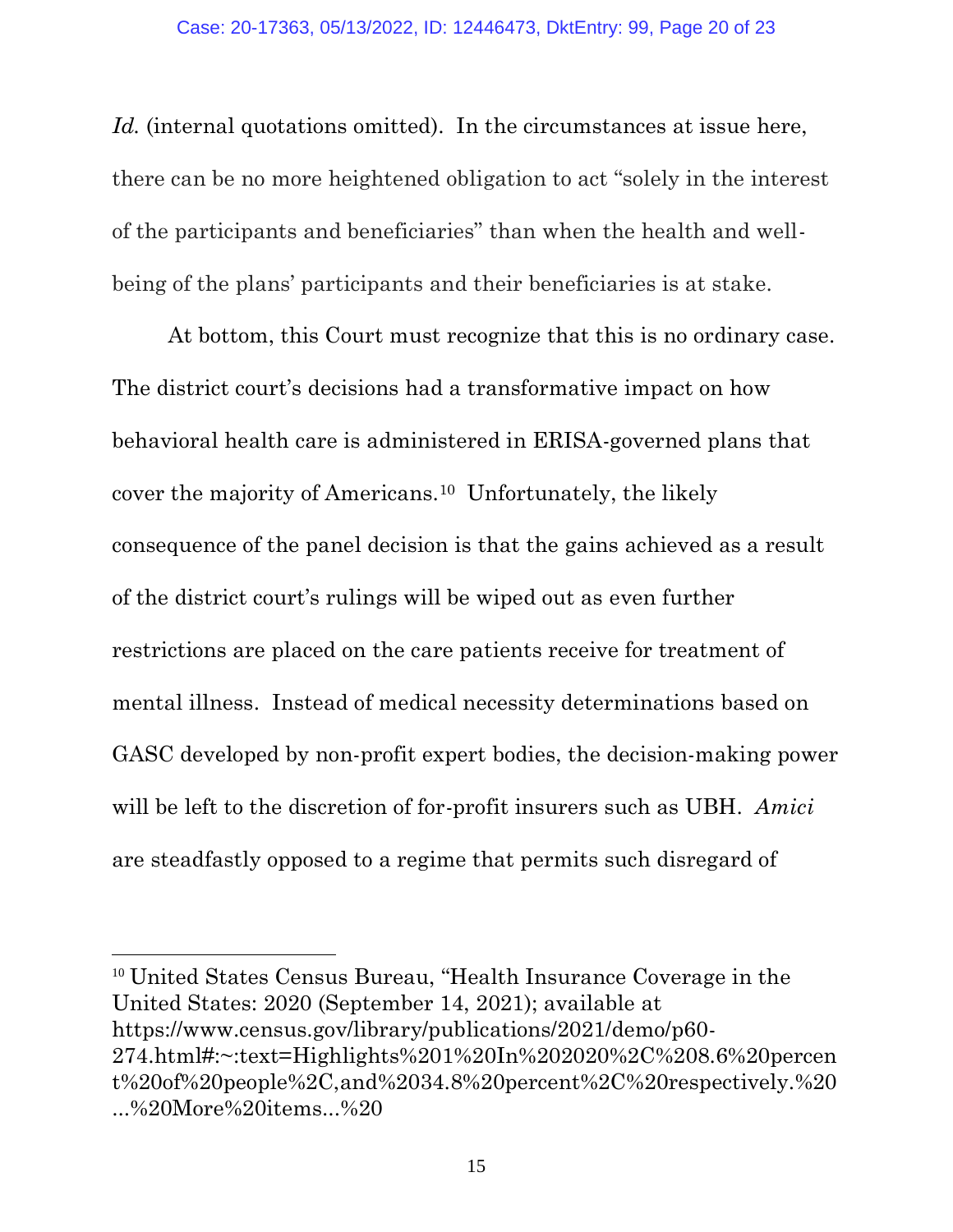GASC. Consequently, rehearing *en banc* should be granted, and the panel decision should be vacated.

### **CONCLUSION**

<span id="page-20-0"></span>For the reasons presented above, *amici curiae*, respectfully request that rehearing *en banc* is granted and the district court decisions are affirmed.

Respectfully submitted,

/s/ Mark D. DeBofsky Mark D. DeBofsky Attorney for Amici Curiae National Association for Behavioral Healthcare, American Hospital Association, American Psychological Association, American Association for the Treatment of Opioid Dependence, Federation of American Hospitals, National Association of Addiction Treatment Providers, National Council for Mental Wellbeing, and REDC Consortium

Mark D. DeBofsky DeBofsky Sherman Casciari Reynolds 150 North Wacker Drive, Suite 1925 Chicago, Illinois 60606 (312) 561-4040 mdebofsky@debofsky.com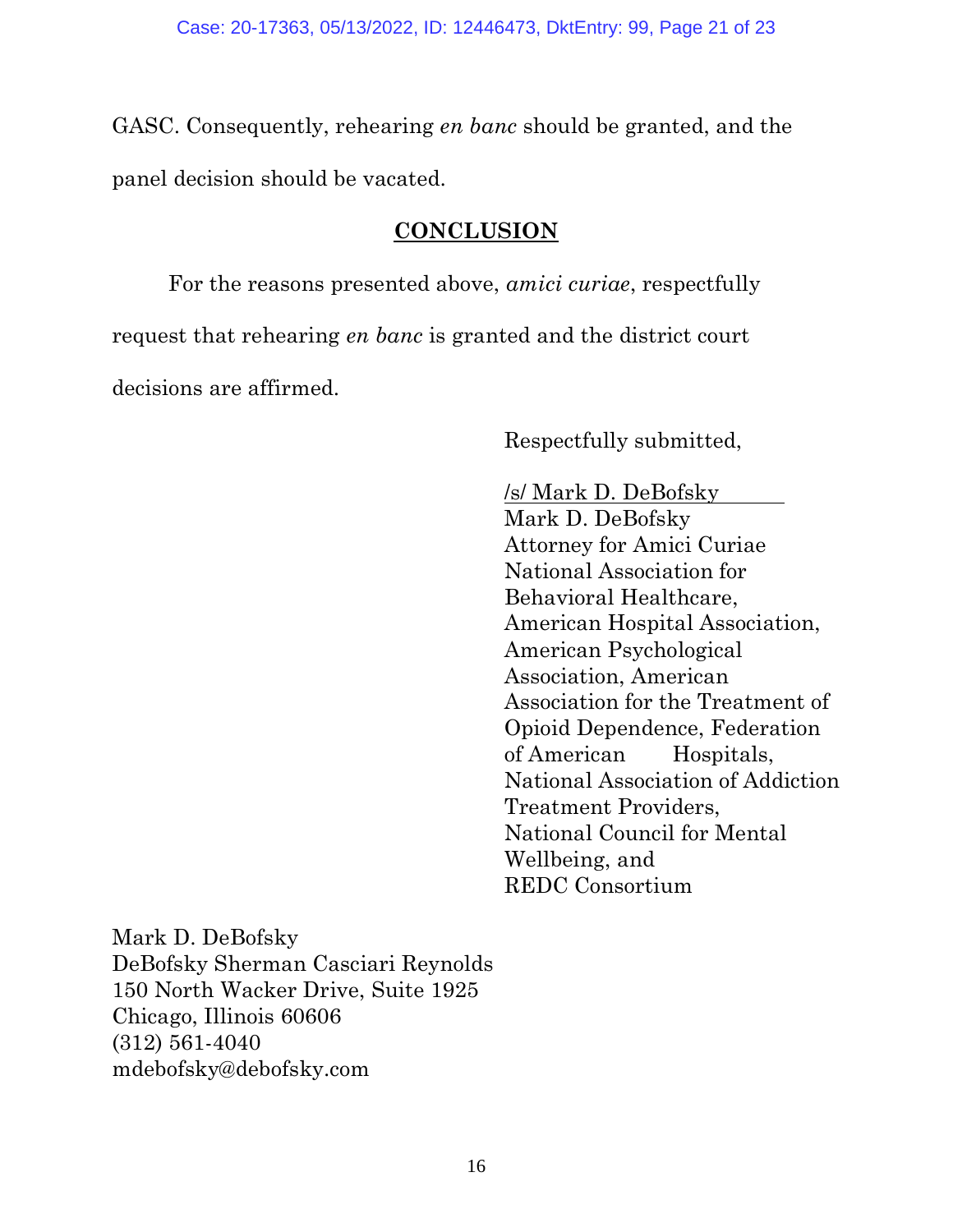### **CERTIFICATE OF COMPLIANCE FOR BRIEFS**

Nos. 20-17363, 20-17364, 21-15193, 21-15194

I am the attorney or self-represented party.

This brief contains 2,621 words, excluding the items exempted by

Fed. R. App. P. 32(f). The brief's type size and typeface comply with Fed.

R. App. P.  $32(a)(5)$  and (6).

\_\_\_\_\_\_\_\_\_\_\_\_\_.

I certify that this brief *(select only one)*:

- [ ] complies with the word limit of Cir. R. 32-1.
- [ ] is a **cross-appeal** brief and complies with the word limit of Cir. R. 28.1-1.
- [X] is an **amicus** brief and complies with the word limit of Fed. R. App. P. 29(a)(5), Cir. R. 29-2(c)(2), or Cir. R. 29-2(c)(3).
- [ ] is for a **death penalty** case and complies with the word limit of Cir. R. 32-4.
- $\lceil$  l complies with the longer length limit permitted by Cir. R. 32-2(b) because *(select only one)*:

[ ] it is a joint brief submitted by separately represented parties;

[ ] a party or parties are filing a single brief in response to multiple briefs; or

[ ] a party or parties are filing a single brief in response to a longer joint brief.

[ ] complies with the length limit designated by court order dated

**Signature** \_\_\_\_/s/ Mark D. DeBofsky\_\_\_\_\_\_\_ **Date** \_\_\_May 13, 2022

<sup>[ ]</sup> is accompanied by a motion to file a longer brief pursuant to Cir. R.  $32-2(a)$ .